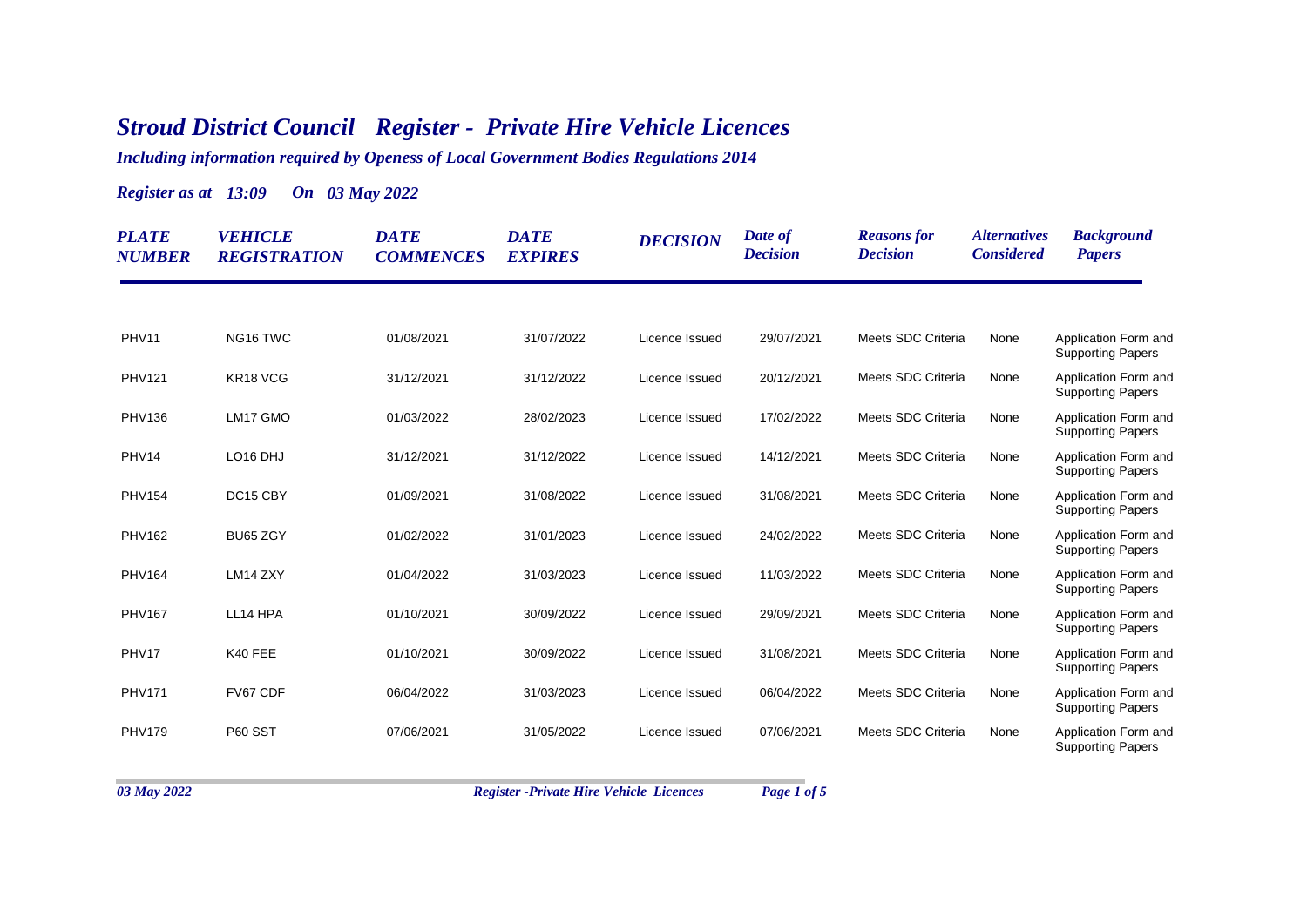| <b>PLATE</b><br><b>NUMBER</b> | <b>VEHICLE</b><br><b>REGISTRATION</b> | <b>DATE</b><br><b>COMMENCES</b> | <b>DATE</b><br><b>EXPIRES</b> | <b>DECISION</b> | Date of<br><b>Decision</b> | <b>Reasons for</b><br><b>Decision</b> | <i><b>Alternatives</b></i><br><b>Considered</b> | <b>Background</b><br><b>Papers</b>               |
|-------------------------------|---------------------------------------|---------------------------------|-------------------------------|-----------------|----------------------------|---------------------------------------|-------------------------------------------------|--------------------------------------------------|
|                               |                                       |                                 |                               |                 |                            |                                       |                                                 |                                                  |
| <b>PHV181</b>                 | WV68 SXN                              | 01/12/2021                      | 30/11/2022                    | Licence Issued  | 11/11/2021                 | Meets SDC Criteria                    | None                                            | Application Form and<br><b>Supporting Papers</b> |
| <b>PHV183</b>                 | N8 FPH                                | 28/02/2022                      | 28/02/2023                    | Licence Issued  | 23/02/2022                 | Meets SDC Criteria                    | None                                            | Application Form and<br><b>Supporting Papers</b> |
| <b>PHV184</b>                 | GU14 XJW                              | 31/03/2022                      | 31/03/2023                    | Licence Issued  | 30/03/2022                 | Meets SDC Criteria                    | None                                            | Application Form and<br><b>Supporting Papers</b> |
| <b>PHV187</b>                 | WX67 ZWJ                              | 31/08/2021                      | 31/08/2022                    | Licence Issued  | 27/08/2021                 | Meets SDC Criteria                    | None                                            | Application Form and<br><b>Supporting Papers</b> |
| <b>PHV192</b>                 | P60 STC                               | 01/11/2021                      | 31/10/2022                    | Licence Issued  | 19/10/2021                 | Meets SDC Criteria                    | None                                            | Application Form and<br><b>Supporting Papers</b> |
| <b>PHV194</b>                 | WU16 BXE                              | 01/04/2022                      | 31/03/2023                    | Licence Issued  | 15/03/2022                 | Meets SDC Criteria                    | None                                            | Application Form and<br><b>Supporting Papers</b> |
| <b>PHV195</b>                 | FGZ 6914                              | 31/03/2022                      | 31/03/2023                    | Licence Issued  | 22/03/2022                 | Meets SDC Criteria                    | None                                            | Application Form and<br><b>Supporting Papers</b> |
| <b>PHV207</b>                 | CA13 SOF                              | 01/08/2021                      | 31/07/2022                    | Licence Issued  | 26/07/2021                 | Meets SDC Criteria                    | None                                            | Application Form and<br><b>Supporting Papers</b> |
| PHV21                         | N9 FPH                                | 01/10/2021                      | 30/09/2022                    | Licence Issued  | 30/09/2021                 | Meets SDC Criteria                    | None                                            | Application Form and<br><b>Supporting Papers</b> |
| <b>PHV216</b>                 | W23 WOW                               | 06/04/2022                      | 31/03/2023                    | Licence Issued  | 06/04/2022                 | Meets SDC Criteria                    | None                                            | Application Form and<br><b>Supporting Papers</b> |
| <b>PHV219</b>                 | LC62 FZT                              | 01/07/2021                      | 30/06/2022                    | Licence Issued  | 23/06/2021                 | Meets SDC Criteria                    | None                                            | Application Form and<br><b>Supporting Papers</b> |
| <b>PHV222</b>                 | AR67 UST                              | 01/09/2021                      | 31/08/2022                    | Licence Issued  | 25/08/2021                 | Meets SDC Criteria                    | None                                            | Application Form and<br><b>Supporting Papers</b> |
| <b>PHV224</b>                 | WR13 NVL                              | 03/05/2022                      | 30/04/2023                    | Licence Issued  | 03/05/2022                 | Meets SDC Criteria                    | None                                            | Application Form and<br><b>Supporting Papers</b> |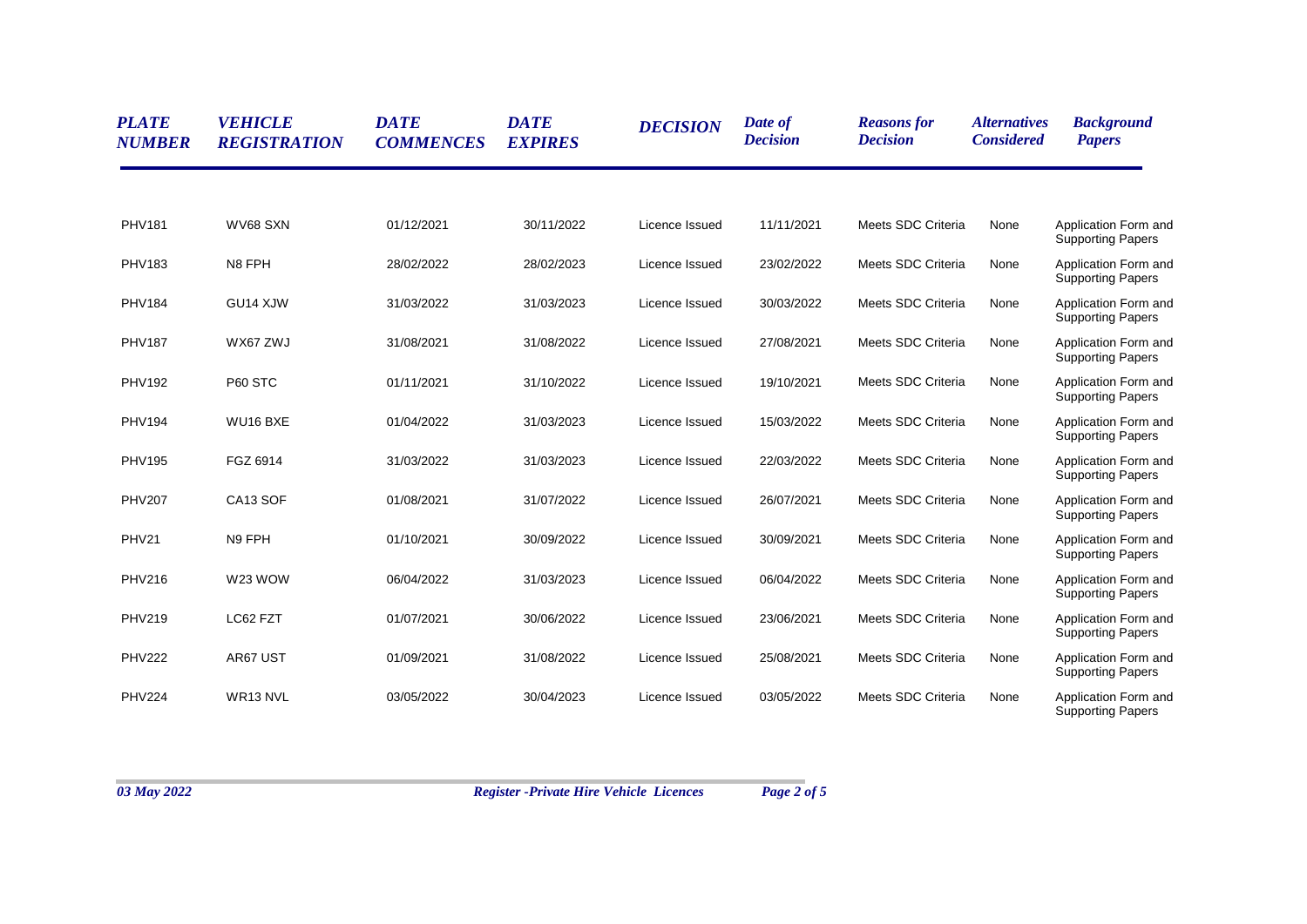| <b>PLATE</b><br><b>NUMBER</b> | <b>VEHICLE</b><br><b>REGISTRATION</b> | <b>DATE</b><br><b>COMMENCES</b> | <b>DATE</b><br><b>EXPIRES</b> | <b>DECISION</b> | Date of<br><b>Decision</b> | <b>Reasons for</b><br><b>Decision</b> | <i><b>Alternatives</b></i><br><b>Considered</b> | <b>Background</b><br><b>Papers</b>               |
|-------------------------------|---------------------------------------|---------------------------------|-------------------------------|-----------------|----------------------------|---------------------------------------|-------------------------------------------------|--------------------------------------------------|
|                               |                                       |                                 |                               |                 |                            |                                       |                                                 |                                                  |
| <b>PHV229</b>                 | CV66 FJO                              | 29/11/2021                      | 31/05/2022                    | Licence Issued  | 29/11/2021                 | Meets SDC Criteria                    | None                                            | Application Form and<br><b>Supporting Papers</b> |
| PHV23                         | KN18 FMY                              | 01/06/2021                      | 31/05/2022                    | Licence Issued  | 12/05/2021                 | Meets SDC Criteria                    | None                                            | Application Form and<br><b>Supporting Papers</b> |
| <b>PHV234</b>                 | T <sub>9</sub> APO                    | 01/12/2021                      | 31/12/2022                    | Licence Issued  | 02/12/2021                 | Meets SDC Criteria                    | None                                            | Application Form and<br><b>Supporting Papers</b> |
| <b>PHV235</b>                 | N <sub>10</sub> FPH                   | 01/01/2022                      | 31/12/2022                    | Licence Issued  | 16/12/2021                 | Meets SDC Criteria                    | None                                            | Application Form and<br><b>Supporting Papers</b> |
| <b>PHV237</b>                 | S44 HKC                               | 01/02/2022                      | 31/01/2023                    | Licence Issued  | 24/01/2022                 | Meets SDC Criteria                    | None                                            | Application Form and<br><b>Supporting Papers</b> |
| <b>PHV238</b>                 | ML67 MVG                              | 01/03/2022                      | 28/02/2023                    | Licence Issued  | 11/02/2022                 | Meets SDC Criteria                    | None                                            | Application Form and<br><b>Supporting Papers</b> |
| <b>PHV240</b>                 | <b>J111 CRB</b>                       | 30/06/2021                      | 30/06/2022                    | Licence Issued  | 25/06/2021                 | Meets SDC Criteria                    | None                                            | Application Form and<br><b>Supporting Papers</b> |
| <b>PHV241</b>                 | WF17 PVJ                              | 01/08/2021                      | 31/07/2022                    | Licence Issued  | 21/07/2021                 | Meets SDC Criteria                    | None                                            | Application Form and<br><b>Supporting Papers</b> |
| <b>PHV242</b>                 | FR53 EBS                              | 01/10/2021                      | 30/09/2022                    | Licence Issued  | 01/09/2021                 | Meets SDC Criteria                    | None                                            | Application Form and<br><b>Supporting Papers</b> |
| <b>PHV245</b>                 | <b>J800 CPH</b>                       | 01/12/2021                      | 31/12/2022                    | Licence Issued  | 03/12/2021                 | Meets SDC Criteria                    | None                                            | Application Form and<br><b>Supporting Papers</b> |
| <b>PHV247</b>                 | NK14 ZRT                              | 03/06/2021                      | 31/05/2022                    | Licence Issued  | 03/06/2021                 | Meets SDC Criteria                    | None                                            | Application Form and<br><b>Supporting Papers</b> |
| <b>PHV248</b>                 | P <sub>14</sub> HKC                   | 01/09/2021                      | 31/08/2022                    | Licence Issued  | 01/09/2021                 | Meets SDC Criteria                    | None                                            | Application Form and<br><b>Supporting Papers</b> |
| <b>PHV249</b>                 | SF <sub>12</sub> ASO                  | 01/12/2021                      | 31/12/2022                    | Licence Issued  | 02/12/2021                 | Meets SDC Criteria                    | None                                            | Application Form and<br><b>Supporting Papers</b> |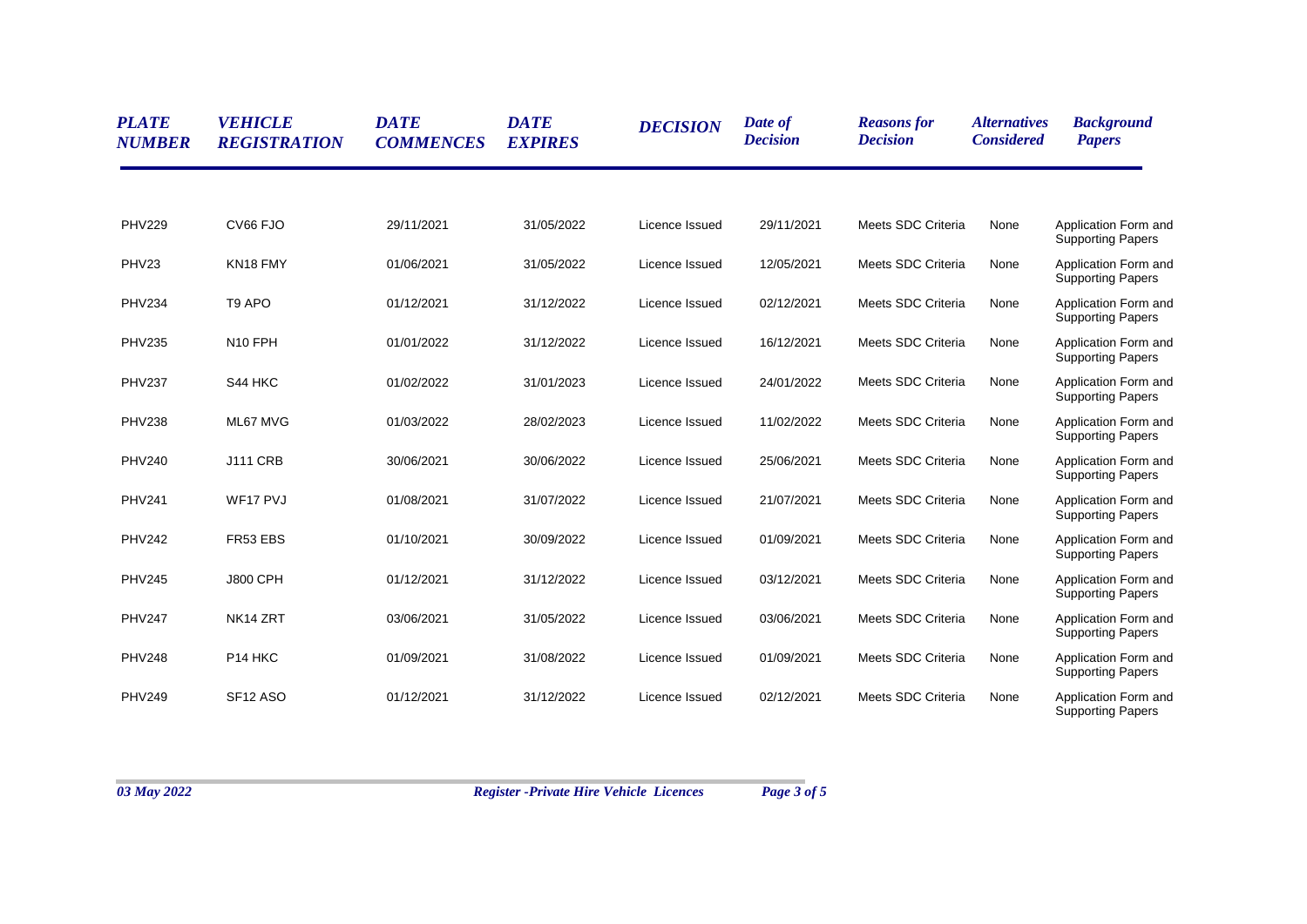| <b>PLATE</b><br><b>NUMBER</b> | <b>VEHICLE</b><br><b>REGISTRATION</b> | <b>DATE</b><br><b>COMMENCES</b> | <b>DATE</b><br><b>EXPIRES</b> | <b>DECISION</b> | Date of<br><b>Decision</b> | <b>Reasons for</b><br><b>Decision</b> | <i><b>Alternatives</b></i><br><b>Considered</b> | <b>Background</b><br><b>Papers</b>               |
|-------------------------------|---------------------------------------|---------------------------------|-------------------------------|-----------------|----------------------------|---------------------------------------|-------------------------------------------------|--------------------------------------------------|
|                               |                                       |                                 |                               |                 |                            |                                       |                                                 |                                                  |
| <b>PHV250</b>                 | MV16VBX                               | 01/11/2021                      | 31/10/2022                    | Licence Issued  | 21/10/2021                 | Meets SDC Criteria                    | None                                            | Application Form and<br><b>Supporting Papers</b> |
| <b>PHV251</b>                 | LC64 OYT                              | 01/03/2022                      | 28/02/2023                    | Licence Issued  | 28/02/2022                 | Meets SDC Criteria                    | None                                            | Application Form and<br><b>Supporting Papers</b> |
| <b>PHV252</b>                 | RX67 XNG                              | 28/02/2022                      | 28/02/2023                    | Licence Issued  | 08/02/2022                 | Meets SDC Criteria                    | None                                            | Application Form and<br><b>Supporting Papers</b> |
| <b>PHV253</b>                 | W90 NKY                               | 22/06/2021                      | 30/06/2022                    | Licence Issued  | 22/06/2021                 | Meets SDC Criteria                    | None                                            | Application Form and<br><b>Supporting Papers</b> |
| <b>PHV254</b>                 | PX63 VZA                              | 05/07/2021                      | 30/06/2022                    | Licence Issued  | 05/07/2021                 | Meets SDC Criteria                    | None                                            | Application Form and<br><b>Supporting Papers</b> |
| <b>PHV255</b>                 | LM17 ECW                              | 08/09/2021                      | 31/08/2022                    | Licence Issued  | 08/09/2021                 | Meets SDC Criteria                    | None                                            | Application Form and<br><b>Supporting Papers</b> |
| <b>PHV256</b>                 | SB67 OPT                              | 26/10/2021                      | 31/10/2022                    | Licence Issued  | 26/10/2021                 | Meets SDC Criteria                    | None                                            | Application Form and<br><b>Supporting Papers</b> |
| <b>PHV257</b>                 | <b>W800 NKY</b>                       | 01/04/2022                      | 31/03/2023                    | Licence Issued  | 24/03/2022                 | Meets SDC Criteria                    | None                                            | Application Form and<br><b>Supporting Papers</b> |
| <b>PHV258</b>                 | EN17 FAJ                              | 10/02/2022                      | 28/02/2023                    | Licence Issued  | 10/02/2022                 | Meets SDC Criteria                    | None                                            | Application Form and<br><b>Supporting Papers</b> |
| PHV27                         | GF16 WFK                              | 01/09/2021                      | 31/08/2022                    | Licence Issued  | 26/08/2021                 | Meets SDC Criteria                    | None                                            | Application Form and<br><b>Supporting Papers</b> |
| PHV36                         | N <sub>1</sub> ADC                    | 28/02/2022                      | 28/02/2023                    | Licence Issued  | 21/02/2022                 | Meets SDC Criteria                    | None                                            | Application Form and<br><b>Supporting Papers</b> |
| PHV45                         | K70 OPH                               | 01/08/2021                      | 31/07/2022                    | Licence Issued  | 05/07/2021                 | Meets SDC Criteria                    | None                                            | Application Form and<br><b>Supporting Papers</b> |
| <b>PHV50</b>                  | H <sub>10</sub> PNN                   | 01/04/2022                      | 31/03/2023                    | Licence Issued  | 24/03/2022                 | Meets SDC Criteria                    | None                                            | Application Form and<br><b>Supporting Papers</b> |